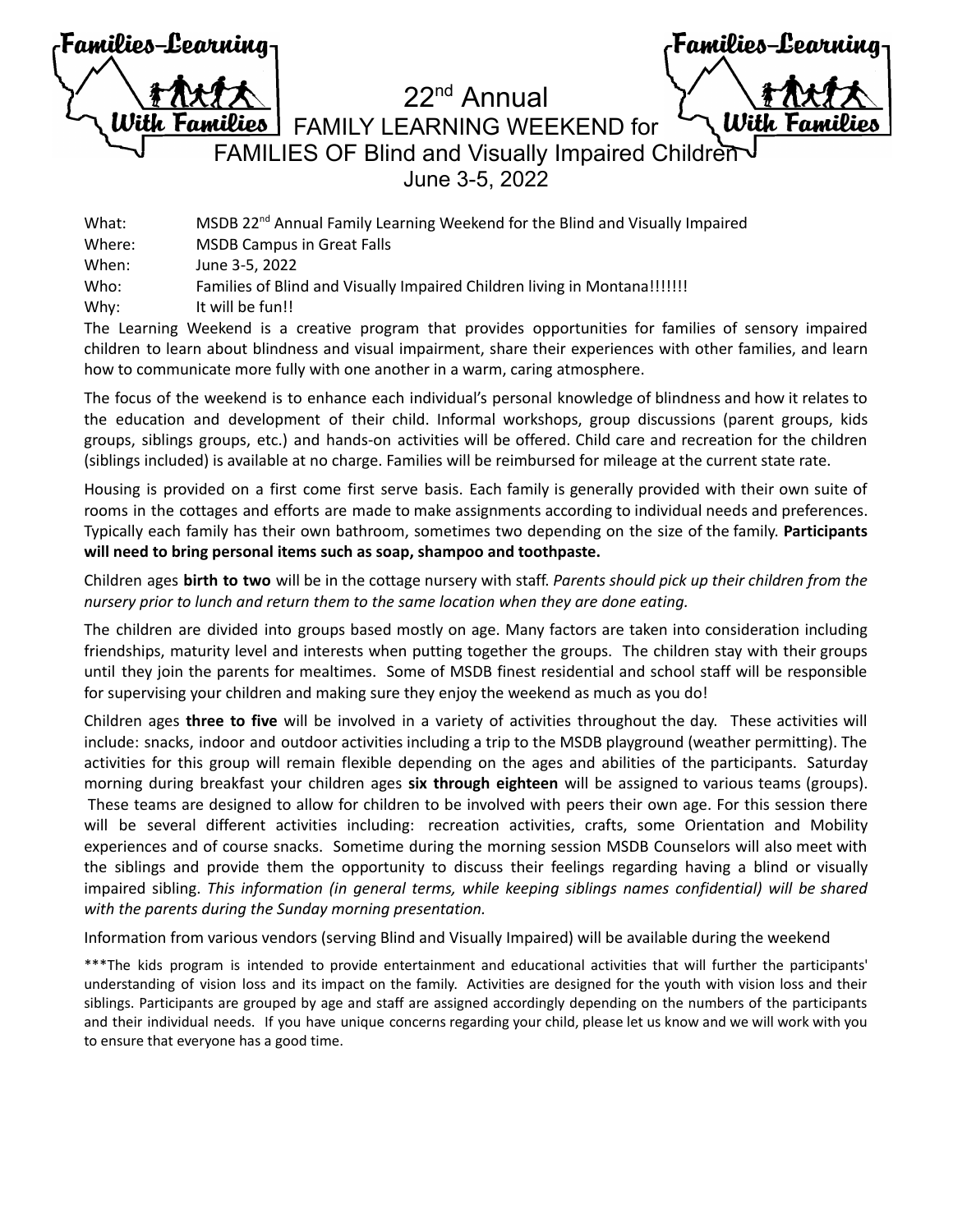# **Presenter Bios**

**Jacob Bachmeier** was born and raised just up the road from Great Falls in Havre. He attended Havre High School, and during his senior year, he announced his first campaign for the Montana House of Representatives. Jacob went on to win his primary in 2016, just months after graduating from high school, and then beat the incumbent in the general election. He was re-elected in 2018 to serve a second two-year term. While in the legislature, Jacob was honored to carry many significant pieces of legislation, such as House Bill 726, which he co-sponsored with Rep. Mary Caferro. House Bill 726 changed the law to extend child support payments to parents taking care of adult children with disabilities. Jacob also attended MSU-Northern while serving in the legislature and graduated with an Associate of Arts degree in 2020. Last spring Jacob enrolled in a Bachelor of Christian Ministry program at Regent University. He looks forward to completing his degree and eventually going into ministry. Jacob likes to spend his free time outdoors fishing and camping. Recalling the childhood pleasure of watching minor league baseball with his grandparents in Great Falls, he enjoys watching the Voyagers

to this day. Jacob credits much of his success to those who advocated for him and provided him with visual resources throughout his K-12 education experiences. The Montana School for Deaf and Blind was one of his strongest advocates. He now appreciates the opportunity to champion investing in the Montana School for the Deaf and Blind.

**Barbara Peterson** is an Outreach Consultant for MSDB in western Montana serving children who are blind and visually impaired. She lives in Missoula, Montana. Barb has her Masters in Special Education as a teacher of the visually impaired. She is also a certified Orientation & Mobility Specialist, and a Deafblind Specialist. Barb is the mother of two children; a son and a daughter. Her daughter Katie is blind (and has multiple challenges). Barb is avidly committed to helping all children with vision loss and their families.

**Michelle Cross** is an Outreach Vision Consultant for MSDB serving Blind and Visually Impaired children in Northeastern Montana. Her home and office is located in Great Falls. Michelle has a Bachelor's degree in Elementary Education and Special Education. Michelle has been employed with MSDB since July 2006, as a teacher of students with visual and multiple impairments in the classroom on campus and is currently a consultant. Most recently, she has completed her Masters degree in Special Education through Texas Tech University with an emphasis in visual impairments. She enjoys spending time with her family, fishing and camping.

**Susan Davis** – MSDB Outreach Consultant since 2015 serving children in Southeastern Montana. She has an Elementary Education degree from MSU-Bozeman and was a classroom teacher for 10 years prior to obtaining her Masters in Special Education with an emphasis in Teacher of the Visually Impaired. She is passionate about learning and integrating technology in ways that increase student achievement.

**Jane Garrison** is a Vision Outreach Consultant serving students in the northwest portion of the state of Montana for 10 years. Her home and office are located in Eureka. Jane was a Special Education teacher for 18 years before coming to work for Montana School for the Deaf and Blind in August of 2008. Jane has a Bachelor of Science degree from Northern Michigan University with teaching endorsements in Elementary and Special Education. She received a Masters Level certificate for Teacher of the Visually Impaired and completed Orientation and Mobility Training through Stephen F. Austin State University in Nacogdoches, TX.

**Billy Henry** was born in Montana and founded Northwest Association for Blind Athletes in 2007 when he was fifteen in Vancouver, WA. The organization served six students the first year and now impacts nearly 2,000 individuals annually through 600+ in-person and virtual events across WA, OR, ID and MT. Billy graduated from Washington State University with a degree in Public Affairs and lives in Vancouver with his fiancé Ashlyn, and their two dogs.

**Kerri Norick** has been an Outreach Vision Consultant for MSDB in southwest and South-Central Montana since 2005. She completed her Masters in Special Education with an emphasis in teacher of the Visually Impaired and is a Certified Orientation and Mobility Specialist. Prior to MSDB, she worked as a special education teacher in Hamilton & Belgrade. Kerri and her husband Storm reside in Bozeman with their two sons. They enjoy living in the mountains and playing outdoors. **Sharon Woods** is a Teacher of Visually Impaired, Orientation and Mobility Specialist and most recently certified as Deaf-blind and Autism Spectrum Disorder and Visual Impairment Specialist. She began serving infants and school age children with visual impairments in Yakima Washington and has been an outreach consultant for Montana School for Deaf and Blind for more than a dozen years. She started her career in education as a teacher in Montana in 1978. Sharon currently serves Central and South central Montana.

**Amy Tangen** began her teaching career in 1988. When her oldest daughter was diagnosed with a bilateral profound hearing loss, the family moved to Great Falls, so she could attend MSDB to ensure the best possible education. Amy began teaching in the VI Dept – teaching Technology, Reading, and Life Skills. Amy taught VI children for 7 years, and then returned to teaching public school, while earning a Masters Degree in Educational Technology and Assistive Technology. Amy returned to work for MSDB as a VI Outreach Consultant in July of 2013, and has completed her Master's Degree in Special Education with a certification as a Teacher of Students with Vision Impairments.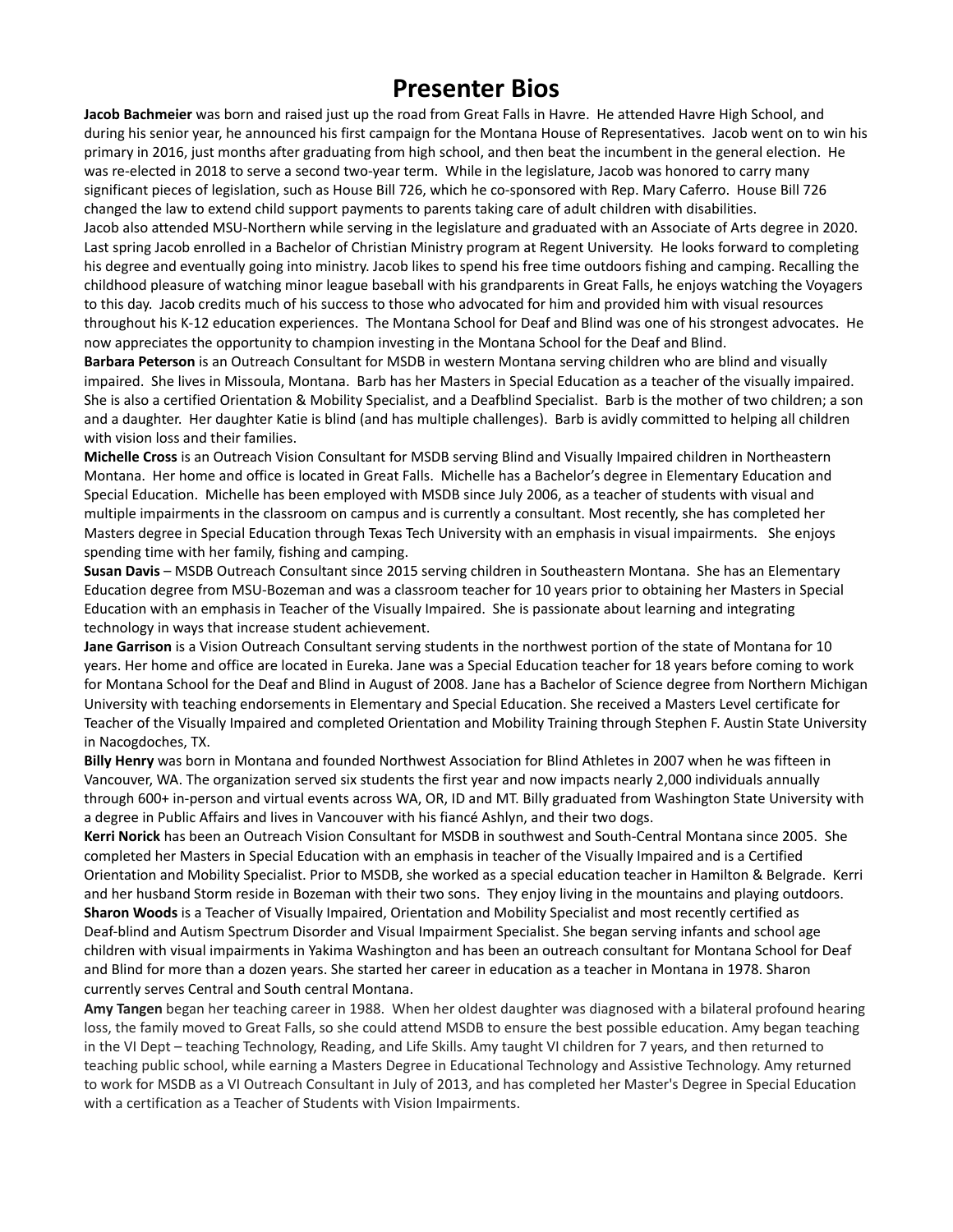# **Blind Learning Weekend 2022 Schedule**

(subject to change)

**Friday, June 3, 2022**

- 4:00-6:00 *Check in*: Yellowstone Cottage
- 5:30-6:00 Tour – meet in the lobby of Yellowstone Cottage
- 6:00-7:00 *Dinner*: Pizza, salad and dessert in the MSDB main dining room
- 7:00-9:00 All of the children will go to the Mustang Center to meet their "groups" and get to know each other.
- 7:00-8:00 *Ice Breaker*: Parents participate in an activity to connect with each other at the beginning of the weekend.
- 8:00 Pick up your kids from the Mustang Center

### **Saturday, June 4, 2022**

- 7:45-845 *Breakfast* in the main dining room
- 8:45 *Group Picture*: All Participants together in front of the big sign (each family will get a "Memory Book" at the end of the weekend to take home)
- 9:00-10:15 *Billy Henry* Will share information for parents of children with needs for vision.
- 10:15-10:30 Break – check out the Vendor Tables and help yourself to a snack!
- 10:30-11:30 *VI Panel:* . Panel of successful adults.
- 11:30-12:45 Lunch served in the main dining room. Parents should be reunited with their children for lunch.
- 12:45-2:15 *Discussion Groups (3) based on topics desired at check-in (locations to be determined):*
	- *Blind – Barb and Jane*
		- *Low Vision – Sharon and Susan MIVI – Kerri and Amy*
- 2:15-3:00
	- *Pick one (1) Blindfold Walk*
- *ECC*
- 3:00-3:45 *O & M Instructional Session and Expanded Core Session*:Pick the session you did not do at 2:15. *Pick 1 - O & M Instructional Session* This is a hands-on blindfold experience. Navigating the environment and exploring mobility through all senses will be explored. . .**OR** . . . . . *Expanded Core Session* Introduces participants to the QUICK & EASY ECC guide that provides short lessons for both parents and teachers to teach these unique disability-specific skills – focus will be on Life Skills. Sessions will be repeated at 3:00-3:45
- 3:45-4:30 *Parent Groups*: Separate group for Mom's, Dad's and Grandparents or other caregivers. Great Experience!
- 4:30-5:30 *Optional:* APH games (baseball, webchase, scatter crowns, monopoly, uno, Showdown, snakes & ladders, etc)
- 5:15-6:30 *BBQ dinner*: in the main dining room
- 6:30-7:30 **Tech Share** Explore different websites with outreach.
- 6:30-7:30 The kids will be in the cottages watching movies or playing outside (weather permitting). **When the tech share is over please pick up your kids from the cottages**.

#### **Sunday, June 5, 2022**

7:45-8:45 Breakfast 9:00-11:00 11:00-11:15 *Jacob Bachmeier:* will share his journey and offer practical information for parents. *Blind and Low Vision Sibling Summary*: Listen to what your children have to say about having a blind or visually impaired sibling AND also what the blind or visually impaired kids think about living in a sighted family! Some surprises and thought provoking information for all parents.

- 11:15-11:30 *Wrap up and Evaluations*
- 11:30-12:00 *Grab and Go Sack Lunch* will be available in the IMC for you to pick up as you leave.



22nd Annual